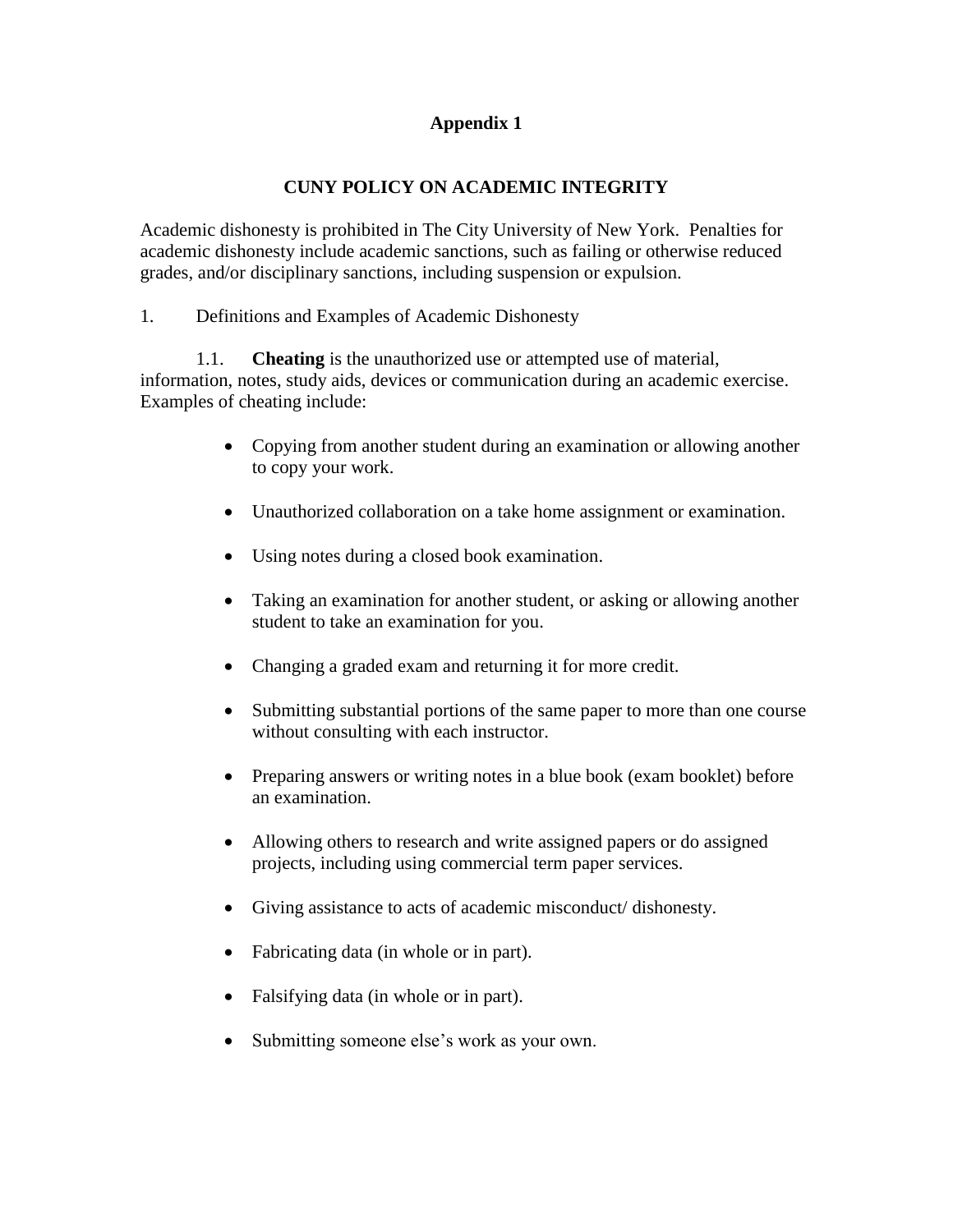Unauthorized use during an examination of any electronic devices such as cell phones, computers or other technologies to retrieve or send information.

1.2. **Plagiarism** is the act of presenting another person's ideas, research or writings as your own. Examples of plagiarism include:

- Copying another person's actual words or images without the use of quotation marks and footnotes attributing the words to their source.
- Presenting another person's ideas or theories in your own words without acknowledging the source.
- Failing to acknowledge collaborators on homework and laboratory assignments.
- Internet plagiarism, including submitting downloaded term papers or parts of term papers, paraphrasing or copying information from the internet without citing the source, or "cutting  $\&$  pasting" from various sources without proper attribution.

1.3. **Obtaining Unfair Advantage** is any action taken by a student that gives that student an unfair advantage in his/her academic work over another student, or an action taken by a student through which a student attempts to gain an unfair advantage in his or her academic work over another student. Examples of obtaining unfair advantage include:

- Stealing, reproducing, circulating or otherwise gaining advance access to examination materials.
- Depriving other students of access to library materials by stealing, destroying, defacing, or concealing them.
- Retaining, using or circulating examination materials which clearly indicate that they should be returned at the end of the exam.
- Intentionally obstructing or interfering with another student's work.

# 1.4. **Falsification of Records and Official Documents**

Examples of falsification include:

- Forging signatures of authorization.
- Falsifying information on an official academic record.
- Falsifying information on an official document such as a grade report, letter of permission, drop/add form, ID card or other college document.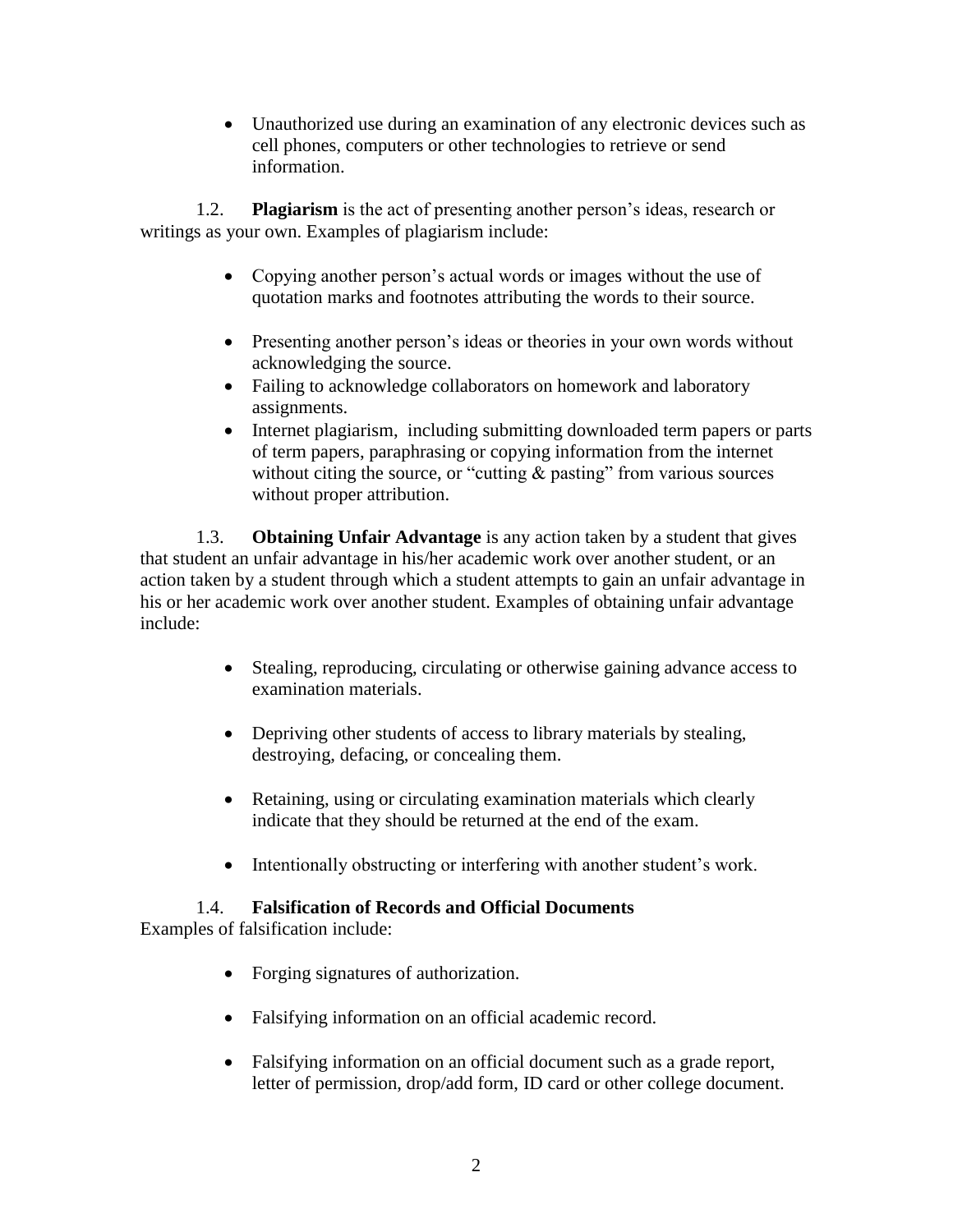#### 2. Methods for Promoting Academic Integrity

2.1. Packets containing a copy of the CUNY Policy on Academic Integrity and, if applicable, the college's procedures implementing the Policy, and information explaining the Policy and procedures shall be distributed to all current faculty and, on an annual basis to all new faculty (full and part-time) These packets also shall be posted on each college's website. Orientation sessions for all new faculty (full and part-time) and students shall incorporate a discussion of academic integrity.

2.2. All college catalogs, student handbooks, faculty handbooks, and college websites shall include the CUNY Policy on Academic Integrity and, if applicable, college procedures implementing the policy and the consequences of not adhering to the Policy.

2.3. Each college shall subscribe to an electronic plagiarism detection service and shall notify students of the fact that such a service is available for use by the faculty. Colleges shall encourage faculty members to use such services and to inform students of their use of such services.

### 3. Reporting

3.1. Each college's president shall appoint an Academic Integrity Officer in consultation with the elected faculty governance leader. The Academic Integrity Officer shall serve as the initial contact person with faculty members when they report incidents of suspected academic dishonesty. The Academic Integrity Officer may be the college's Student Conduct Officer, another student affairs official, an academic affairs official, or a tenured faculty member. Additional duties of the Academic Integrity Officer are described in Sections 4.1, 4.2.1, 4.2.2, 4.3 and 4.4.

3.2. A faculty member who suspects that a student has committed a violation of the CUNY Academic Integrity Policy shall review with the student the facts and circumstances of the suspected violation whenever feasible. Thereafter, a faculty member who concludes that there has been an incident of academic dishonesty sufficient to affect the student's final course grade shall report such incident on a Faculty Report Form in substantially the same format as the sample annexed to this Policy and shall submit the Form to the college's Academic Integrity Officer. . Each college shall use a uniform form throughout the college, which shall contain, at a minimum, the name of the instructor, the name of the student, the course name and number and section number, the date of the incident, a description of the incident and the instructor's contact information.

3.3 The Academic Integrity Officer shall update the Faculty Report Form after a suspected incident has been resolved to reflect that resolution. Unless the resolution exonerates the student, as described in Section 4.4, the Academic Integrity Officer of each college shall place the Form in a confidential academic integrity file created for each student alleged to have violated the Academic Integrity Policy and shall retain each Form for the purposes of identifying repeat offenders, gathering data, and assessing and reviewing policies. Unless the student is exonerated, written decisions on academic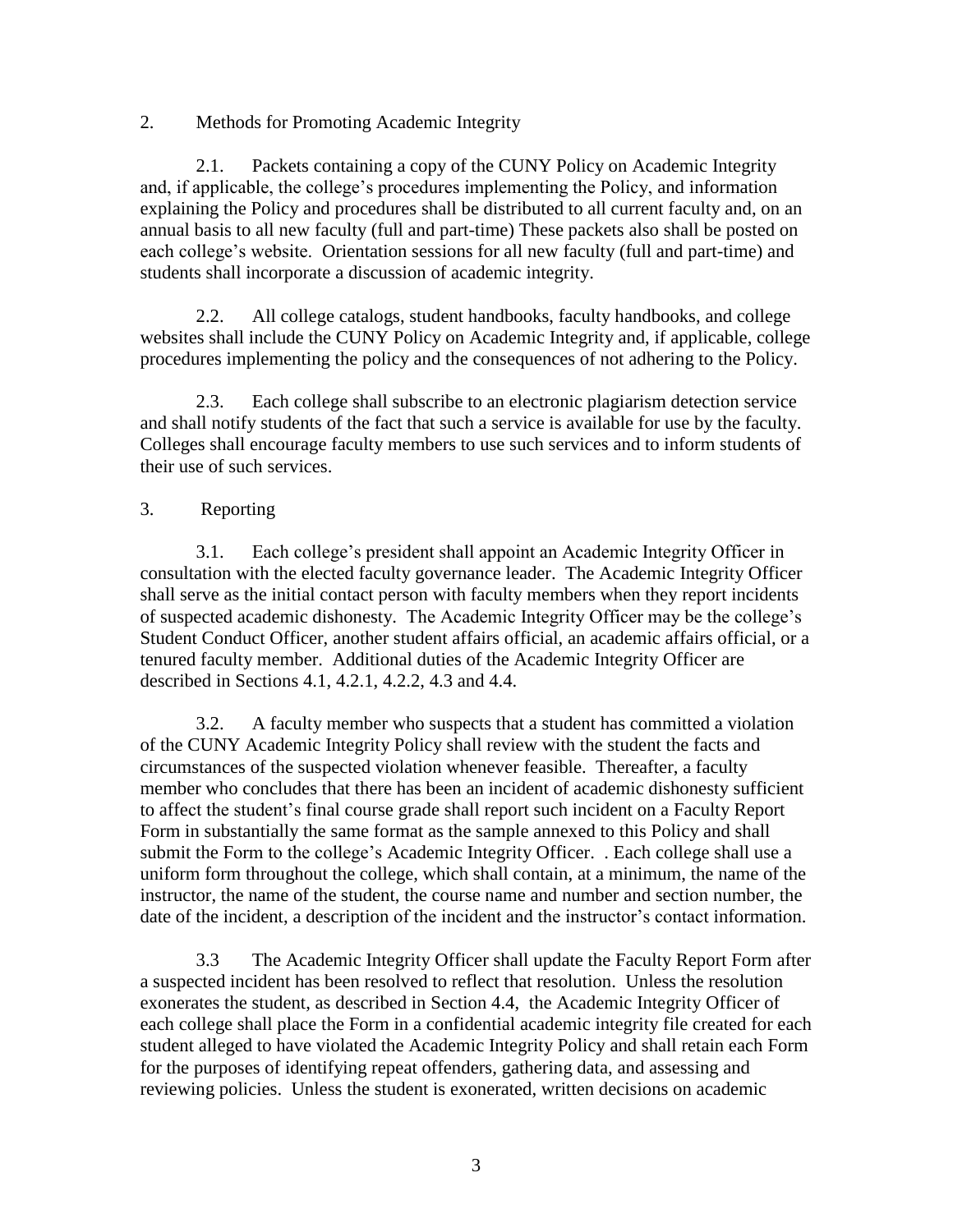integrity matters after adjudication also shall be placed in the student's academic integrity file. The Academic Integrity Officer shall be responsible for maintaining students' academic integrity files.

- 4. Procedures for Imposition of Sanctions
	- 4.1. Determination on academic vs. disciplinary sanction

The Academic Integrity Officer shall determine whether to seek a disciplinary sanction in addition to an academic sanction. In making this determination, the Academic Integrity Officer shall consult with the faculty member who initiated the case and may consult with student affairs and/or academic affairs administrators as needed. Before determining which sanction(s) to seek, the Academic Integrity Officer also shall consult the student's confidential academic integrity file, if any, to determine whether the student has been found to have previously committed a violation of the Academic Integrity Policy, the nature of the infraction, and the sanction imposed or action taken. Prior violations include both violations at the student's current college and violations that occurred at any other CUNY college. In making the determination on prior violations, the Academic Integrity Officer shall determine whether the student previously attended any other CUNY colleges and, if so, shall request and be given access to the academic integrity files, if any, at such other CUNY colleges.

The Academic Integrity Officer should seek disciplinary sanctions only if (i) there is a substantial violation; or (ii) the student has previously violated the Policy; or (iii) academic sanctions are unable to be imposed because the student has timely withdrawn from the applicable course. Examples of substantial violations include but are not limited to forging a grade form or a transcript; stealing an examination from a professor or a university office; having a substitute take an examination or taking an examination for someone else; having someone else write a paper for the student or writing a paper for another student; sabotaging another student's work through actions that prevent or impede the other student from successfully completing an assignment; and violations committed by a graduate or professional student or a student who will seek professional licensure. The college also should consider any mitigating circumstances in making this determination.

- 4.2. Procedures in Cases Involving Only Academic Sanctions
	- 4.2.1. Student Admits to the Academic Dishonesty and Does Not Contest the Academic Sanction

If a faculty member wishes to seek only an academic sanction (i.e., a reduced grade) and the student does not contest either his/her guilt or the particular reduced grade the faculty member has chosen, then the student shall be given the reduced grade, unless the Academic Integrity Officer decides to seek a disciplinary sanction. The reduced grade may apply to the particular assignment as to which the violation occurred or to the course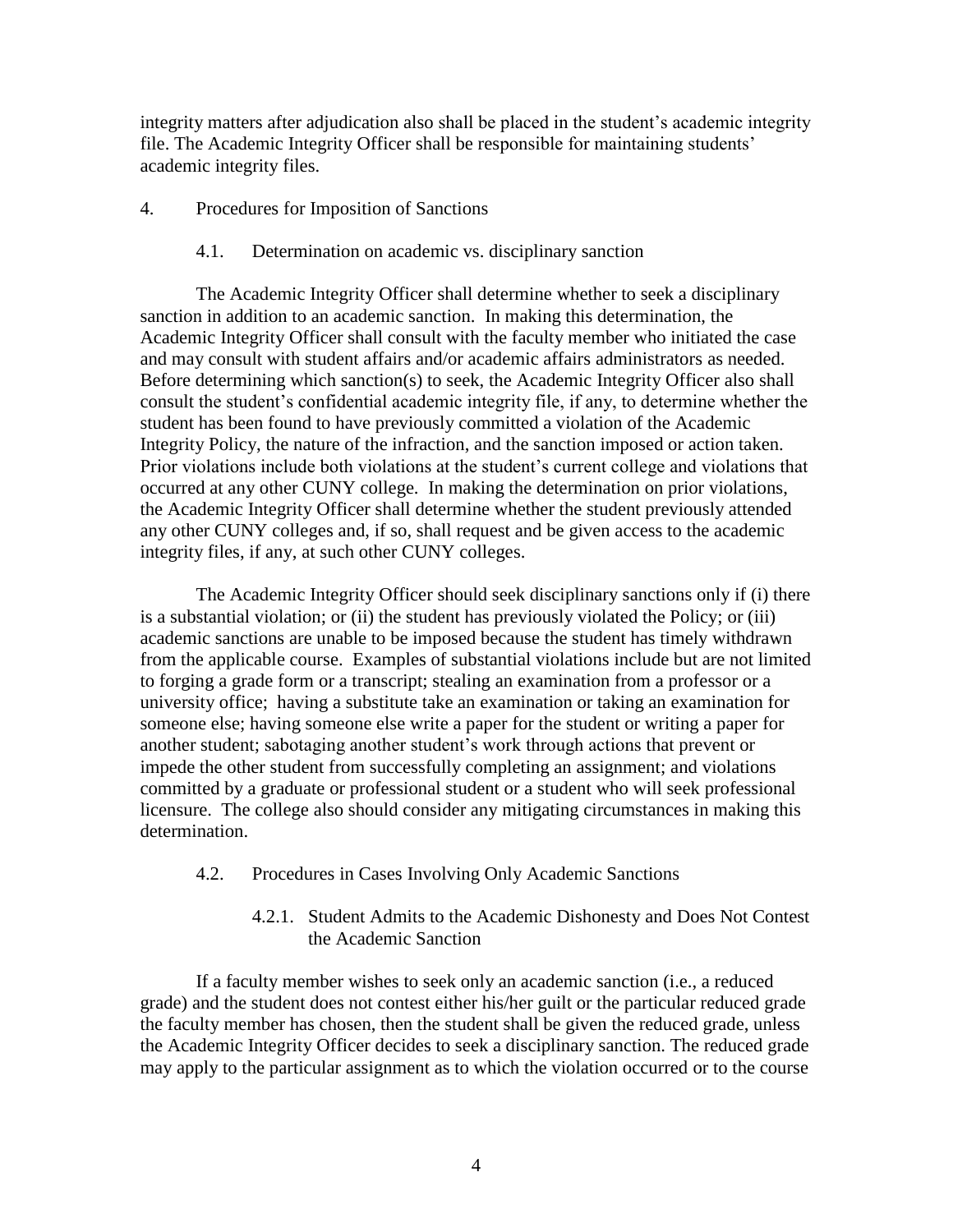grade, at the faculty member's discretion. A reduced grade may be an "F" or another grade that is lower than the grade that the student would have earned but for the violation.

The faculty member shall inform the Academic Integrity Officer of the resolution via email and the Officer shall update the applicable Faculty Report Form to reflect that resolution.

### 4.2.2. Student Admits to the Academic Dishonesty but Contests the Academic Sanction

In a case where a student admits to the alleged academic dishonesty but contests the particular academic sanction imposed, the student may appeal the academic sanction through the college's grade appeal process. The student shall be allowed, at a minimum, an opportunity to present a written position with supporting evidence. The committee reviewing the appeal shall issue a written decision explaining the justification for the academic sanction imposed.

#### 4.2.3. Student Denies the Academic Dishonesty

In a case where a student denies the academic dishonesty, a fact-finding determination shall be made, at each college's option, by an Academic Integrity Committee established by the college's governance body or by the Student-Faculty Disciplinary Committee established under Article XV of the CUNY Bylaws. Each college's Academic Integrity Committee shall adopt procedures for hearing cases. (If a college opts to use its Student-Faculty Disciplinary Committee for this purpose, that Committee shall use Article XV procedures.) Those procedures, at a minimum, shall provide a student with (i) written notice of the charges against him or her; (ii) the right to appear before the Committee; and (iii) the right to present witness statements and/or to call witnesses. Those procedures also shall provide the faculty member with the right to make an appearance before the Committee. The Committee may request the testimony of any witness and may permit any such witness to be questioned by the student and by the administrator presenting the case. Academic Integrity Committees and Student-Faculty Disciplinary Committees, as applicable, shall issue written decisions and send copies of their decisions to the college's Academic Integrity Officer. The Academic Integrity Officer may not serve on a college's Academic Integrity Committee.

#### 4.3. Procedures in Cases Involving Disciplinary Sanctions

If the college decides to seek a disciplinary sanction, the case shall be processed under Article XV of the CUNY Bylaws. If the case is not resolved through mediation under Article XV, it shall be heard by the college's Faculty-Student Disciplinary Committee.

If the college seeks to have both a disciplinary and an academic sanction imposed, the college shall proceed first with the disciplinary proceeding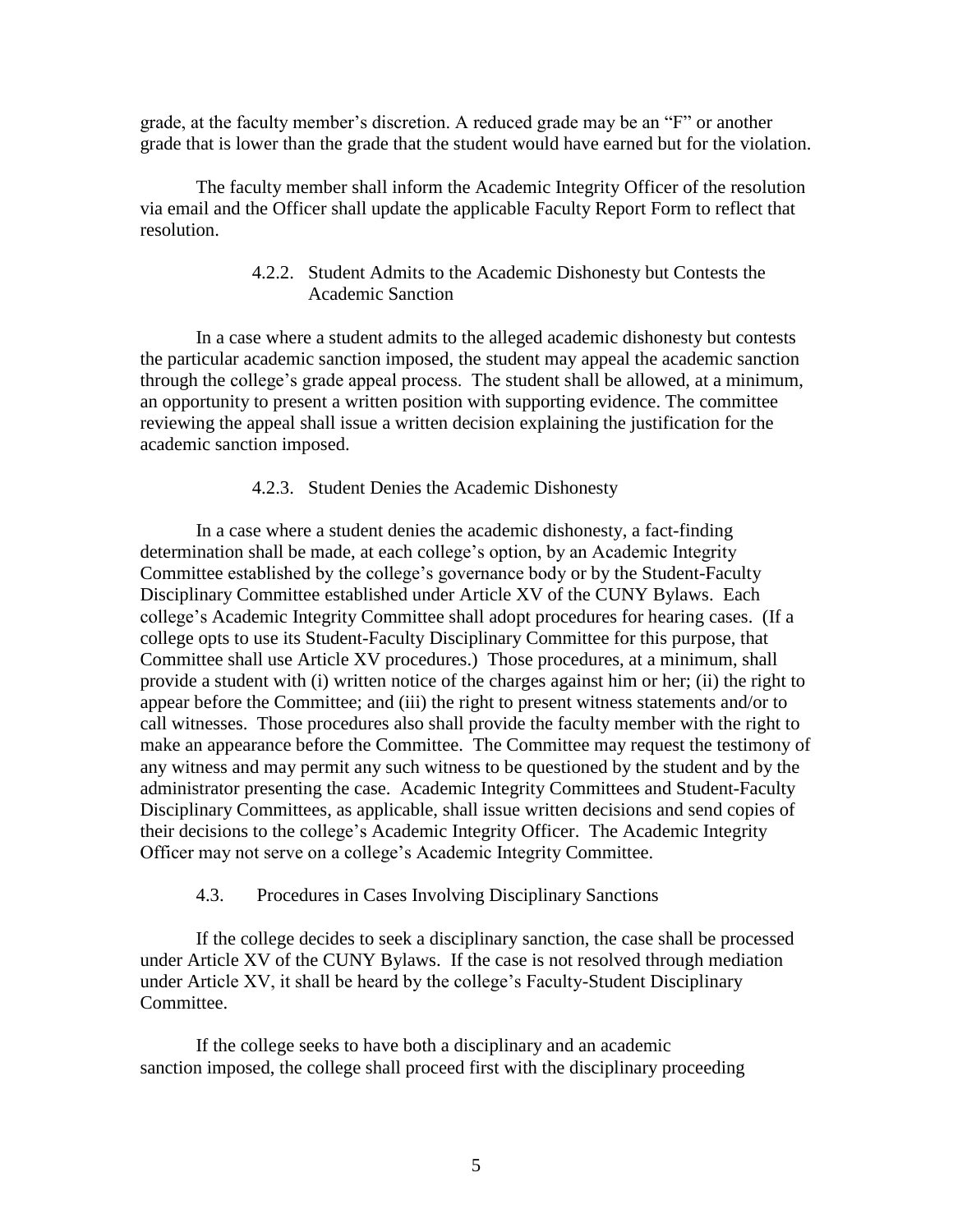and await its outcome before addressing the academic sanction. The student's grade shall be held in abeyance by using the PEN grade established for this purpose, pending the Committee's action. If the Faculty-Student Disciplinary Committee finds that the alleged violation occurred, then the faculty member may reflect that finding in the student's grade. The student may appeal the finding in accordance with Article XV procedures and/or may appeal the grade imposed by the faculty member in accordance with section 4.2.2. If the Faculty-Student Disciplinary Committee finds that the alleged violation did not occur, then no sanction of any kind may be imposed.

Where a matter proceeds to the Faculty-Student Disciplinary Committee, the Academic Integrity Officer shall promptly report its resolution to the faculty member and file a record of the resolution in the student's confidential academic integrity file, unless, as explained below, the suspected violation was held to be unfounded.

#### 4.4. Required Action in Cases of No Violation

If either the Academic Integrity Committee or the Faculty-Student Disciplinary Committee finds that no violation occurred, the Academic Integrity Officer shall remove all material relating to that incident from the student's confidential academic integrity file and destroy the material.

5. Implementation

.

Each college, in accordance with its governance plan, shall implement this Policy and may adopt its own more specific procedures to implement the Policy. Colleges' procedures must be consistent with the policy and procedures described in the Policy.